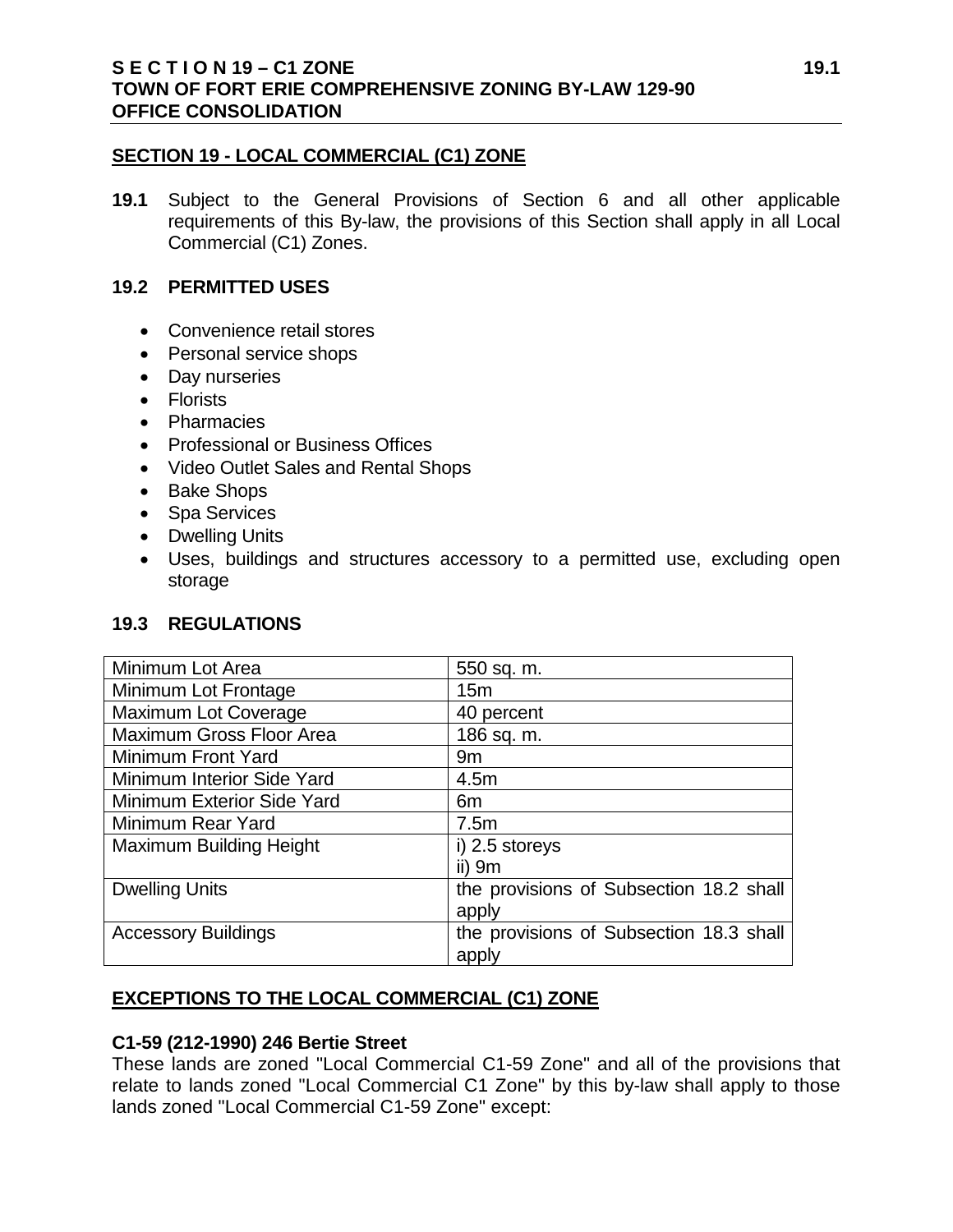### **S E C T I O N 19 – C1 ZONE 19.2 TOWN OF FORT ERIE COMPREHENSIVE ZONING BY-LAW 129-90 OFFICE CONSOLIDATION**

- (a) that notwithstanding the permitted uses as set out in Section 19.2, these lands shall only be used for a medical clinic, and;
- (b) that notwithstanding the regulations of Subsection 19.3, the maximum gross floor area shall not be greater than 386.8 square metres, and;
- (c) that notwithstanding the regulations of Subsection 19.3, the maximum exterior side yard setback from the easterly property line shall not be less than 1.06 metres.

# **C1-181(H) (98-1997) Netherby Road @ Baker Road**

Deleted by By-law No. 35-2016.

## **C1-192 (44-1998) 74 Queen's Circle**

These lands are zoned "Local Commercial C1-192 Zone" and all of the provisions that relate to lands zoned "Local Commercial C1 Zone" by this by-law shall apply to those lands zoned "Local Commercial C1-192 Zone" except that in addition to the permitted uses set out in Subsection 19.2, these lands may also be used for an eating establishment and take-out restaurant.

## **C1-310 (218-2002) 255 Derby Road**

These lands are zoned "Local Commercial C1-310 Zone" and all of the provisions that relate to lands zoned "Local Commercial C1 Zone" by this By-law shall apply to those lands zoned "Local Commercial C1-310 Zone", except that notwithstanding the provisions of Subsection 19.2, the lands may also be used for a candy kitchen and a coffee shop.

## **C1-397 (141-08) 74 Queen's Circle (RELOCATED TO CMU2-397)**

## **C1-550 (35-2016) – 0 Baker Road – Southeast Corner, Baker Road and Netherby Road**

These lands are zoned "Local Commercial (C1-550) Zone" and all of the provisions of Bylaw 129-90 as amended that relate to lands zoned "Local Commercial (C1) Zone" by this by-law shall apply to those lands zoned "Local Commercial (C1-550) Zone" subject to the following provisions:

- a) Notwithstanding Section 19.2, the following additional uses shall be permitted: Banks and Financial Institutions Candy kitchens **Clinics** Commercial schools
- Custom brokers
	- Dry Cleaning Outlets
	- Eating Establishments
	- **Laundromats**
	- Post offices
	- Veterinarian Clinic in wholly enclosed buildings